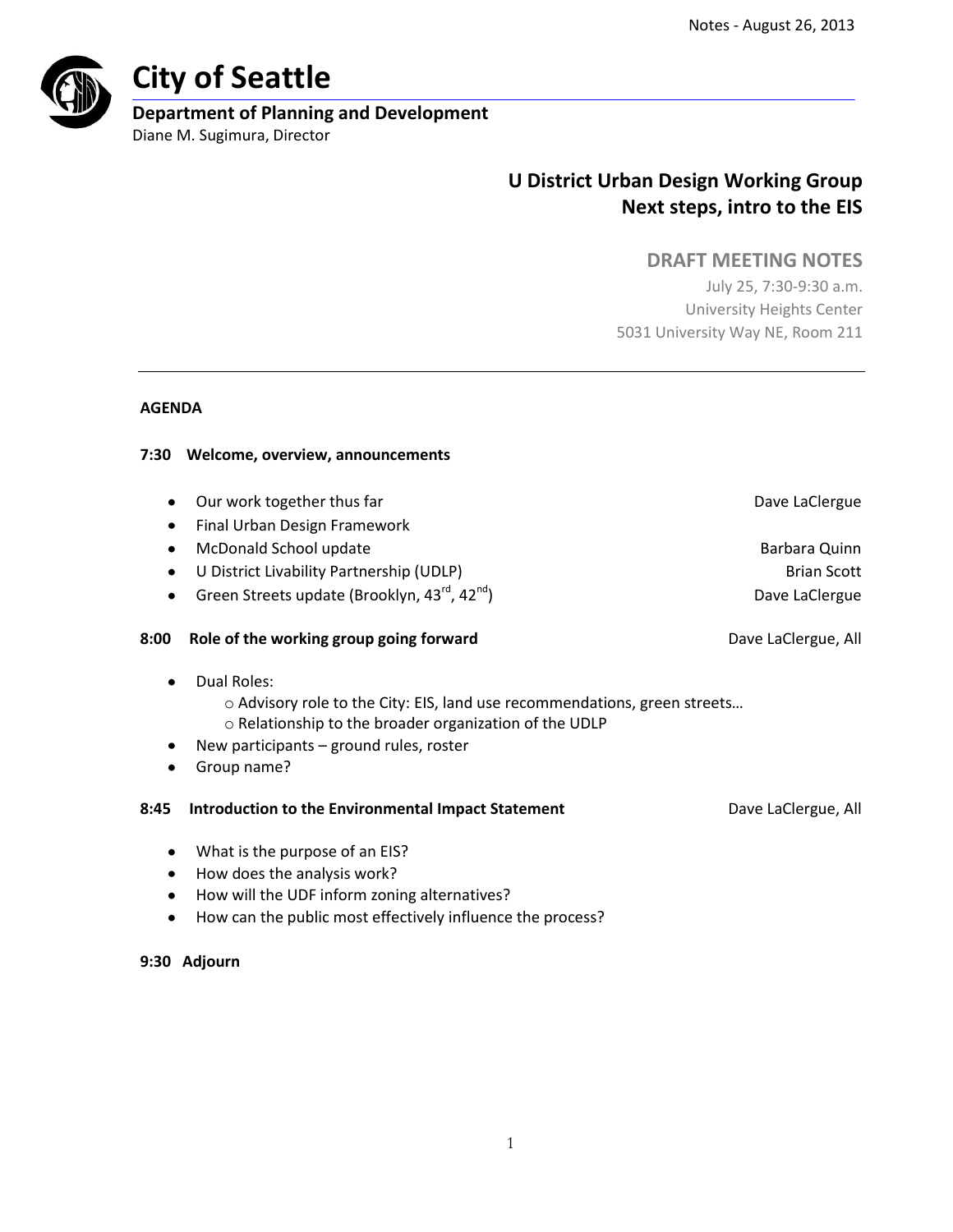### **Participants**

Nancy Amidei, Rebecca Barnes, Marty Curry, Mark Griffin, Barbara Quinn, Miles Richardson, Ruedi Risler, Scott Soules, Roger Wagoner, Steve Wilkins, Patty Whisler, Cory Crocker, Suni Pak, Matt Hoehnen, Doug Campbell, Jim Nicholls, Dennis Christianson

#### **Topics: Next steps for the working group**

Since early 2012, we've met as a working group 13 times; took 3 walking tours; attended 3 communitywide meetings; hosted an urban design open house; and met with service providers, housing advocates, open space proponents, UW, resident groups, and property owners. The working group has sought to balance various interests in the community by considering information and opinions from a wide range of participants and perspectives.

Now that the U District Urban Design Framework is complete, we're entering a new phase of work. The working group discussed the two categories of work outlined below:

#### ADVISING DPD

Over the next two years, DPD will need focused input from knowledgeable neighborhood representatives on a variety of related projects. It would be very helpful to us for this group to review and comment on our drafts and progress, and for you to communicate information back to your various interest groups. For these projects, the working group would not be a decision-making body, but rather an advisory group. Ultimately, DPD's policy direction on each of these topics will be set by the Mayor and City Council.

DPD anticipates convening quarterly meetings on the following topics:

- Environmental Impact Statement
- Draft land use regulations (zoning & development standards)
- Green street concept plans
- Neighborhood design guidelines

### BROADER SCOPE (for later consideration?)

Some members of the working group have identified other possible roles that this group could take on over time, as the U District Livability Partnership becomes more firmly established as a neighborhoodbased, long-term organization. These possible efforts include:

- Reviewing and commenting on major development projects through the design review process.
- Advising UW on their Major Institution Plan update and other planning efforts that interface with the neighborhood
- Forming neighborhood partnerships to facilitate new developments including affordable housing, services, open space, etc. (along the lines of a community development corporation)
- Other…?

To take on these topics, more frequent meetings would be necessary, as well as a working group chair to organize the meetings and set the agendas. DPD could not convene and facilitate meetings for this expanded scope. This approach may make more sense in 2015, once the UDLP structure is up and running.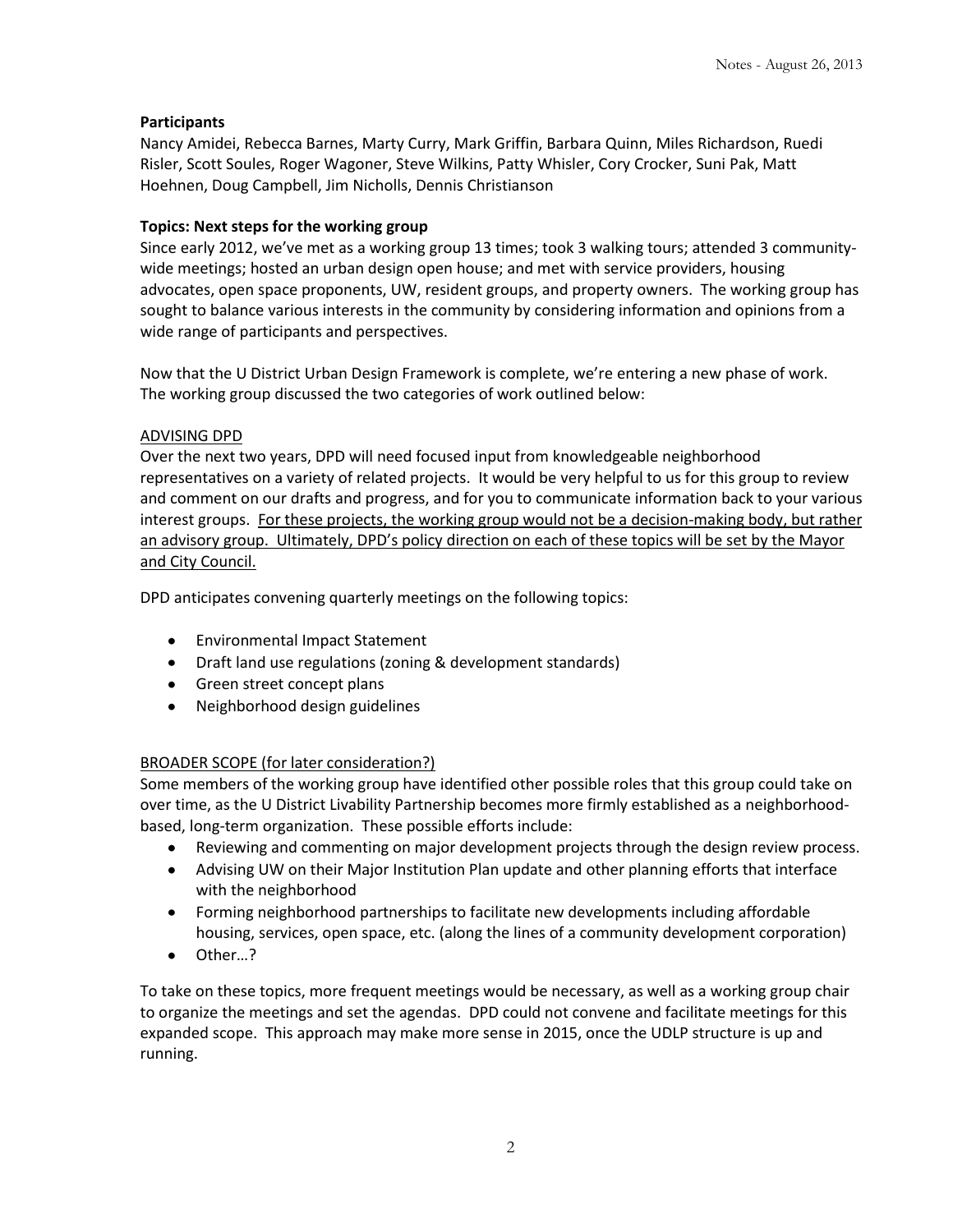#### Discussion:

- Working group participants agreed to serve as an advisory body for DPD during the EIS process and policy development, as described above.
- Aside from the DPD advisory role, the group identified public space planning as a top priority. A subcommittee including Rebecca, Cory, Doug, and Dave will meet to start planning an open space public forum in the fall. Event would be hosted at the College of the Built Environment? Presenters and topics would include:
	- $\circ$  Seattle Parks 2005 "University District Parks Plan," pipeline projects in the neighborhood, possible strategies for creating additional space in the core of the neighborhood.
	- o Seattle Parks Foundation/Parks Levy Committee?
	- o U District Square to report on various open space concepts and neighborhood input to date
	- $\circ$  DPD public space tools that DPD plans to consider in the U District: green streets, open space impact fees, privately owned public spaces ("POPS"), residential amenity area…
	- $\circ$  Brainstorming around priorities and opportunities include consideration of a freeway lid, new school facilities

#### **Composition of the working group:**

Dave reported back what he'd heard from 2012-2013 members and new people interested in joining. He recommended the following "ground rules," which the group affirmed

#### APPOINTMENT CRITERIA

The group discussed and approved the following "ground rules":

- Attend at least three quarters of all working group meetings
- Be a supporter of the process and the guiding principles of the UDF
- Communicate information back to your neighbors and colleagues
- Represent your own opinions and respect/listen to the interests of other people in the community, including the interests of the community as a whole
- This is an advisory group/ working group that advises Seattle DPD and the UDLP; this is not a final decision-making group

In addition to continuing participants, the group asked Dave to confirm or recruit participants with the following perspectives/expertise:

- Commercial real estate development and economic development
- UW real estate
- Design review board and/or Planning Commission
- Transportation planning
- $\bullet$ Student/under 30 residents

With these criteria in mind, Dave has confirmed the interest of the individuals listed below. The UDLP Leadership Group has approved this list of participants – at the next meeting, all new and returning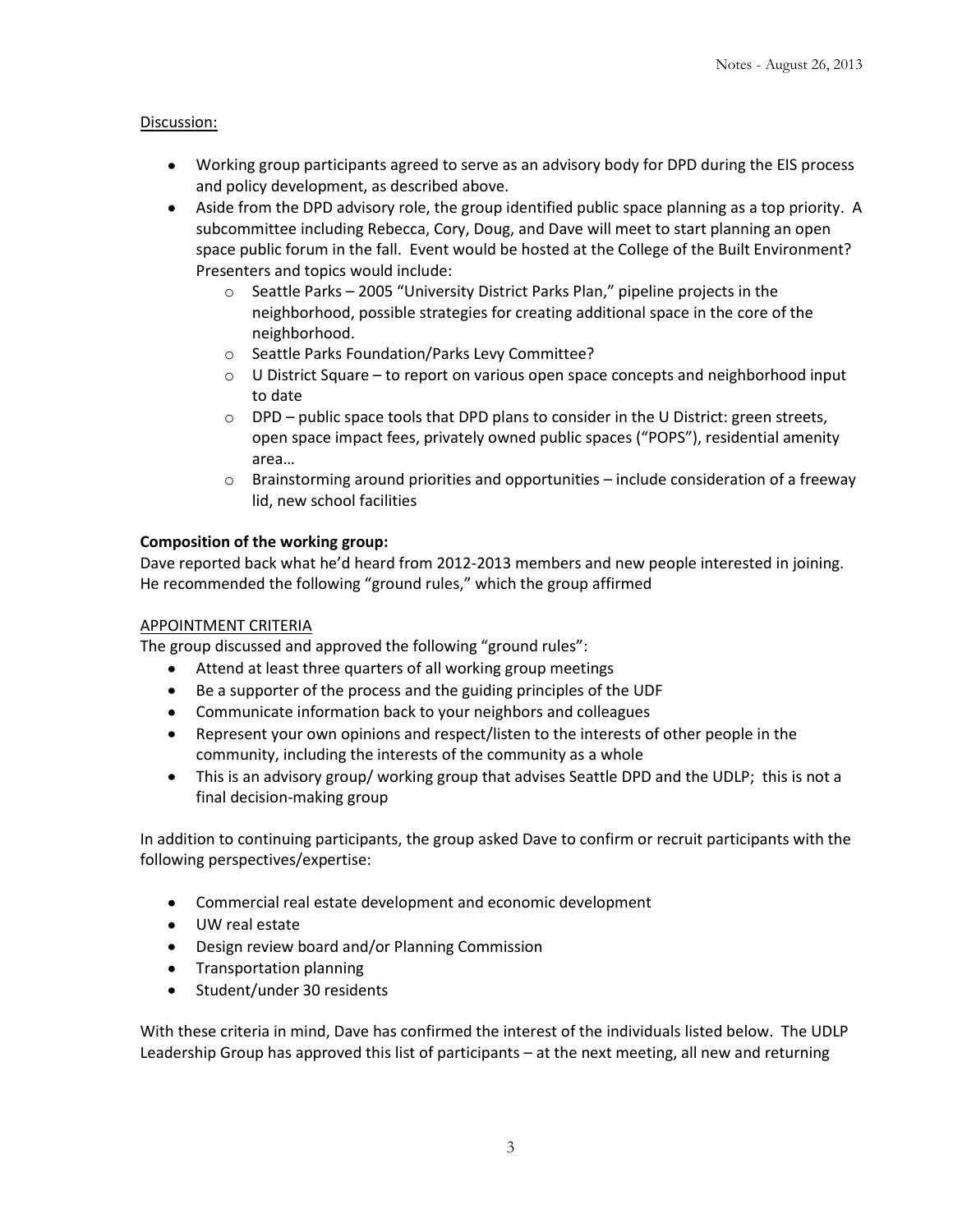working group members will be asked to sign a declaration of their commitment to the process and the "ground rules."

| Nancy Amidei           | <b>Conversation on Homelessness</b>                                                   |
|------------------------|---------------------------------------------------------------------------------------|
| Stephen Antupit        | resident                                                                              |
| Rebecca Barnes         | UW campus architect                                                                   |
| David Cohanim          | Property owner, developer                                                             |
| <b>Marty Curry</b>     | UW Urban Planning, University Congregational Church                                   |
| Dan Eernissee          | University Park resident, commercial real<br>estate/economic development professional |
| Mark Griffin           | RNA, resident                                                                         |
| Ron Moe-Lobeda         | University Lutheran, Elizabeth Gregory House                                          |
| Barbara Quinn          | University Park resident                                                              |
| Miles Richardson       | General manager, University Volkswagen Audi                                           |
| Ruedi Risler           | University Park resident                                                              |
| Matt Roewe             | Seattle Planning Commission, VIA Architecture                                         |
| Alfred J. Mustey Shiga | Property owner, business owner                                                        |
| <b>Scott Soules</b>    | Property owner                                                                        |
| Roger Wagoner          | University Park resident, UHCC Board, urban planner                                   |
| Patty Whisler          | Longtime community organizer                                                          |
| <b>Steve Wilkins</b>   | Resident, UD Community Council, NE District Council                                   |

## NEW MEMBERS

| Cory Crocker        | Resident, business owner, U District Square |
|---------------------|---------------------------------------------|
| Matt Hoehnen        | RNA, NE District Council, resident          |
| <b>Jim Nicholls</b> | UW Architecture & Urban Planning            |
| Doug Campbell       | <b>Business owner, U District Square</b>    |
| Suni Pak            | Business owner, property owner              |
| Max Blume           | Property owner                              |
| Dennis Christianson | Architect                                   |
| Jeanette Henderson  | UW real estate office                       |
| Jeff Linn           | Wallingford resident, UW Transportation     |
| Lauren Squires      | Recent graduate, "under 30" resident        |
| Kara Tronsen        | Student (urban planning)                    |